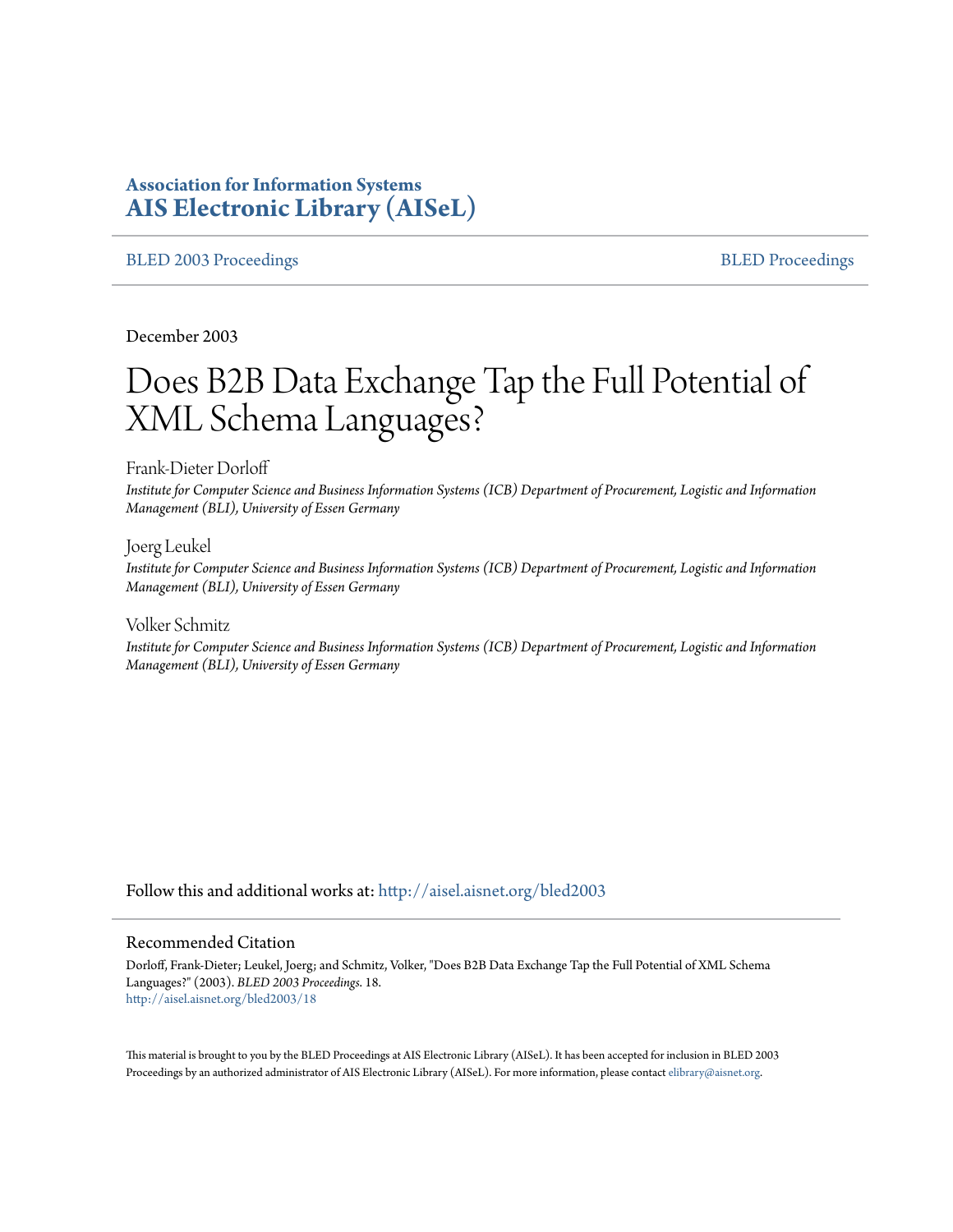## **16th Bled eCommerce Conference**

#### **eTransformation**

Bled, Slovenia, June 9 – 11, 2003

# **Does B2B Data Exchange Tap the Full Potential of XML Schema Languages?**

**Volker Schmitz, Joerg Leukel, Frank-Dieter Dorloff** 

Institute for Computer Science and Business Information Systems (ICB) Department of Procurement, Logistics and Information Management (BLI), University of Essen Germany Volker.Schmitz@Uni-Essen.de, Joerg.Leukel@Uni-Essen.de, Dorloff@Uni-Essen.de

#### **Abstract**

*B2B data exchange deals often not only with the representation of content in standardized data structures, but also with the transformation of relational data to XML-based data and vice versa. During the transformation process not only the data structures but also the power of the data modeling concepts of the respective document standards must be considered. Based on this knowledge the conversion could be made easier or partly automatically. This paper examines, to what extent real-world B2B data exchange standards make use of XML schema languages for formal specification and if they tap the full potential of these languages. For that purpose the relevant modeling concepts are viewed and applied to selected B2B standards. The result is a close look at the common practice of XML schema languages in B2B data exchange.* 

#### **1. Introduction**

Since the advent of XML as a universal language for describing data on the web, data exchange in business-to-business relationships has to answer the question how to close the gap between relational and hierarchical representation of the same information. One important aspect is the way in which we describe the syntax – and if possible – the semantics of the data. The transformation of data from a relational database into a standardized XML document and back into another relational database is essentially influenced by the formal specification of the data structures and its quality. While a relational database is described precisely by its conceptual schema, such a specification for XML documents depends mainly on the capabilities of the selected schema language.

The transfer of electronic product catalogs using e-business standards belongs to the first and most common applications of XML in B2B e-commerce [1]. Hence it is well suited for doing research in B2B data exchange. Suppliers create electronic catalogs in standardized formats and transfer them to their customers. Eventually the receiving enterprises import the data into e-market places and e-procurement systems. In both cases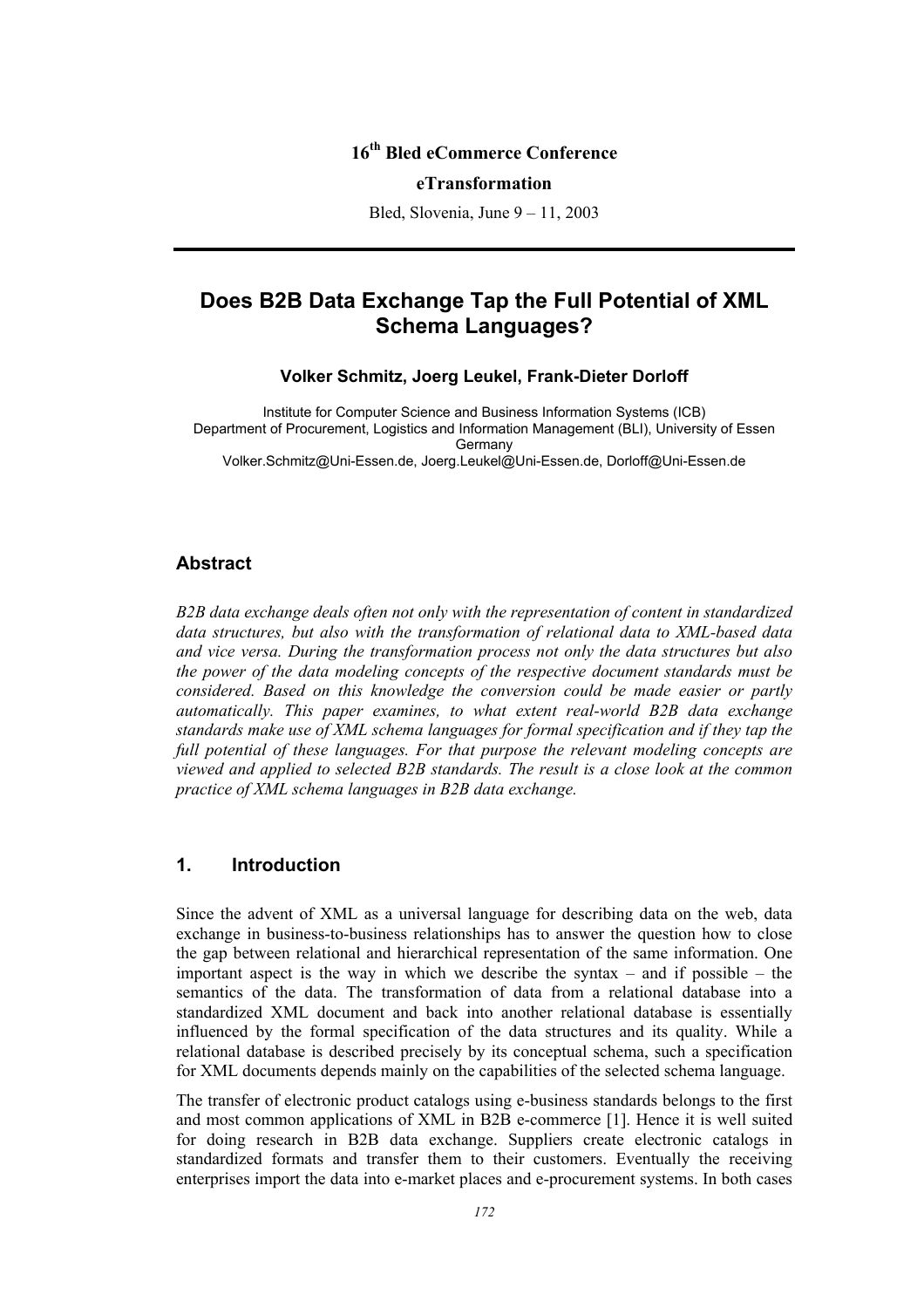a transformation of relational data structures to XML documents (or in reverse) is necessary. Contrary to B2C, catalog data of the catalog-creating enterprise has to be imported into an information system (target system) of the catalog-receiving enterprise. On the supplier side, catalog data is managed by and stored in operational information systems, which are often closely coupled to ERP (enterprise resource planning) systems. The foundations of these information systems are relational databases. In contrast to this the exchange of catalog data is normally based on XML e-business standards. Thus the main tasks of a supplier's catalog data management are the extraction of catalog data from different relational IS, the transformation of this data according to catalog standards, and the transfer to the customers. Catalog data management on the buy-side has to import the incoming XML data into relational databases. In view of this processes the integration of XML and relational databases is a core task.

## **2. Paper Organization and Related Work**

This paper aims at analyzing how XML-based B2B document standards apply different schema languages. The empirical analysis can help answering the question to what extent a B2B document standard supports the task of integrating XML data in a relational database. To do so, our paper is structured as follows: First we will examine the current state of B2B document exchange in the specific area of electronic catalog (Section 2) to identify faults and starting points for an improvement. In the second step we will look at data modeling concepts for XML documents (Section 3). These concepts will serve as the foundation for our analysis of five industrial XML catalog standards. The standards, selected and characterized briefly in Section 4, will be examined, which concepts they implement and to what extent they are able to support the transformation and validation of documents (Section 5). Finally, we will evaluate the current state of these standards and formulate some future requirements.

Relevant research literature comes from two different areas. The first area deals with the loss-free storage of XML documents into relational databases. Many approaches for an automated transformation have been developed. A common goal is to map an XML document together with all its constraints into a relational schema. These constraints are contained in the document specifications. Thereby the semantic quality of the transformation depends on the semantic content of the schema definition used [2]. While early work was mainly based on the simple XML schema language DTD (e.g., [3]), recent work includes newer and richer schema languages like XSD (e.g., [4] and [5]). Most of this work is rooted in the database community. Research work on syntactical and semantic aspects of B2B standardization forms a second area. It is characterized by domain-specific issues, for example exchange protocols [6], reference data models [7], document integration [8] and semantic translation [9].

The main contribution of this paper lies in adopting and modifying a set of criteria that describes the modeling concepts of XML schema languages for an extensive analysis of selected B2B document standards. The results can help to evaluate the methodical quality of these standards.

#### **3. Exchanging and Processing XML Catalog Data**

Differently than data e.g., of controlling or sales, catalog data does not remain within the boundaries of an enterprise, but is supplied to and used by customers. This is contrary to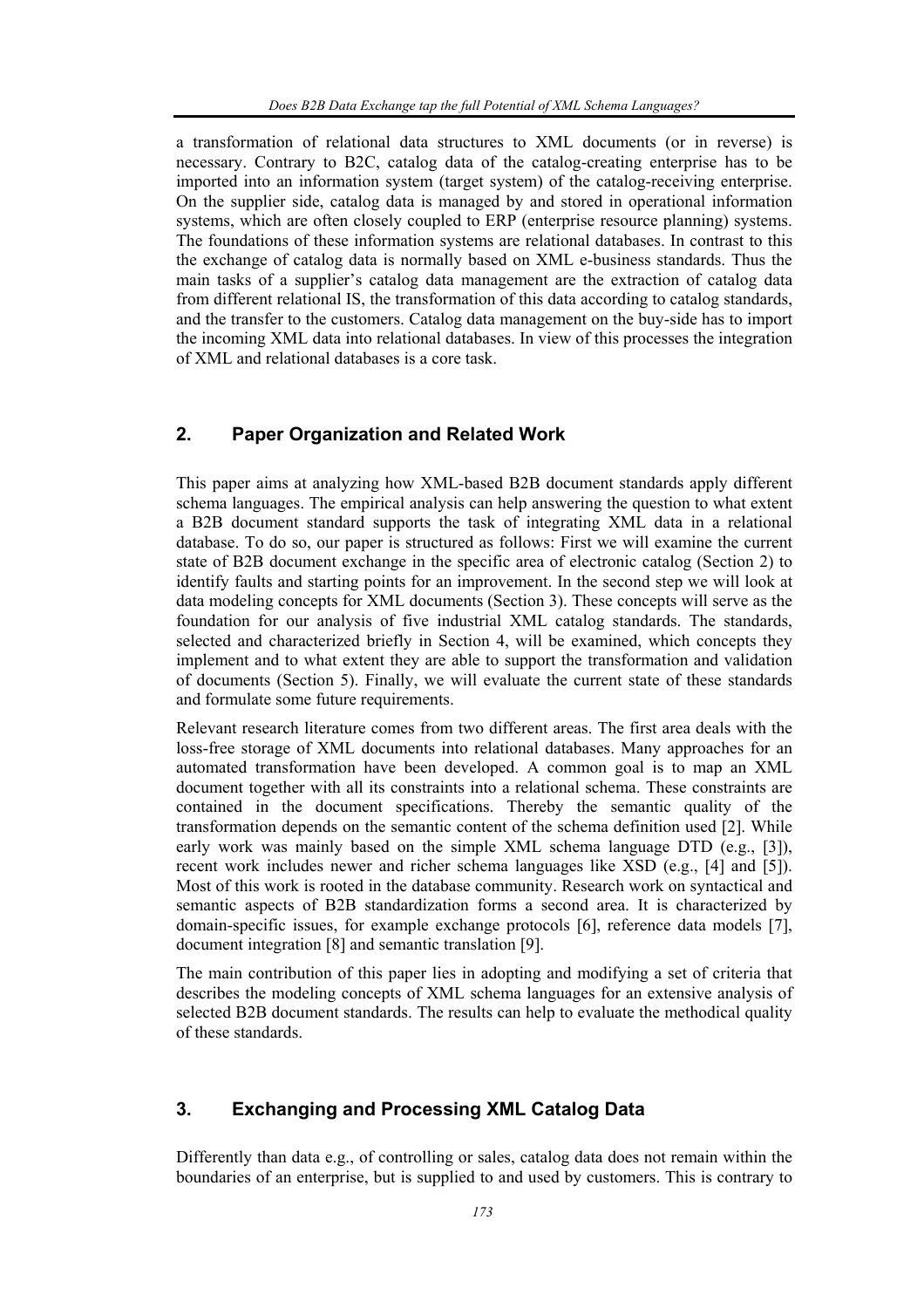most data stored in operational information systems. In B2B e-commerce more and more goods and services are procured using buy-side systems or e-markets. Buy-side systems are e-procurement systems, which are operated by large buying enterprises in order to optimize their own purchasing processes. E-markets bring several suppliers and customers together. In addition, catalog data exchange is not limited to the relationship supplier – customer. In many industries catalog data is exchanged along the entire supply-chain, e.g., manufacturer – wholesale – industry. On the other hand sell-side systems, typically e-shops, which provide only the assortment of one supplier, lose importance [10].

Catalog data possesses a substantial meaning for suppliers. They describe their assortments and are an instrument for differentiation between competitors. To that extent high-quality catalog data can be regarded as a valuable economical good, which contains bundled know-how about products. This shows up in the wholesale, which function is to provide its customers an aggregated and complete assortment, and therefore bundles the catalogs of many suppliers. The wholesale does not only aggregate catalog data, but "ennobles" this data by completing missing contents and normalizing data. At the same time catalog data represents a legally relevant offer. Insufficient or incorrect catalog data can lead to economic disadvantages.

In order to fulfill the task of creating catalog data often the introduction of new or the extension of existing information systems is necessary. A reason is that catalog data is a mixture of technical and business data stored in different and distributed operational information systems. Likewise the relevant data is managed by different organizational units of the enterprise. Often established concepts and enterprise-wide data models for the catalog data management are missing.

Enterprises that receive catalog data on their buy-side must be able to import any XML catalog documents into their information systems. Especially for e-markets, which process hundreds of supplier catalogs, the catalog import is a key task; particularly since it cannot be assumed that all catalogs use the same format and their quality is evenly high [11].

Aggravating is the size of the data that must be transmitted and processed. Extensive catalogs with up to hundred thousand products and attached multimedia objects can be, not least because of the XML tags, several hundred MB large [12]. Parsing and importing large XML document is a time-consuming task. Hence the need for valid catalog gains a special importance. Errors and faults regarding syntax, semantic and complexity of a catalog delay these import processes and make a new extraction, transformation and validation necessary [6].

Therefore the import has two apply two concepts: The first is based on the reuse of profiles, which define for each catalog standard (and if necessary supplier catalog), how the received catalog data has to be processed. Associated is a mapping or transformation of import data elements to the internal structure as well as the specification, which data of the supplier is required and which data from the standard cannot or should not be processed. Secondly, each catalog passes a staging process that covers different technical and content wise checks, operations and release steps. The final result is a checked catalog that is ready for the use in operational systems.

The mapping of catalog data appears both on supplier side (catalog creation) and on customer side (catalog import). Data mapping defines statements, which bring data in relationship to each other. The complexity reaches from simple direct mappings to rule definitions for different cases. However, the handling of differences in representation requires extended mapping concepts, which lead to data manipulations. The manipulations are described by one or more rules. The mapping needs not only knowledge of the syntax, but likewise of the meaning of the data [13]. This is a problem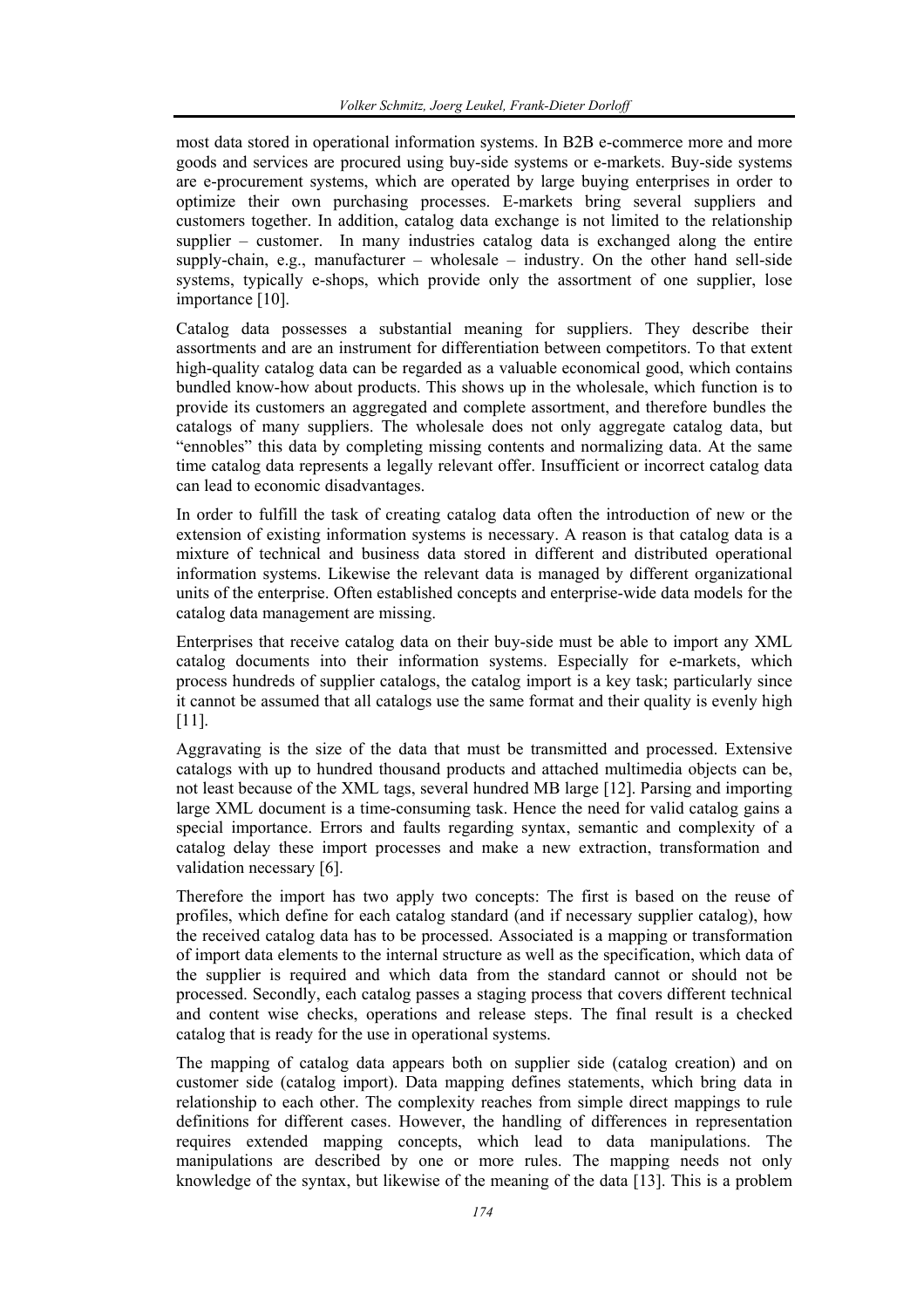if the format is documented little or not and an exact specification of the intended semantics is missing.

If instructions for the export and import of catalog data are once specified, then it is not already guaranteed that the created catalogs are completely correct. Concerning this a general statement can be made only in dependence on the formal specification of the exchange format. As far as individual standards have degrees of freedom or inaccuracies, errors can occur during the catalog import. This aspect is of special importance, since thereby the exchange processes must be intervened manually. This contradicts the automation paradigm of e-business. With consideration of the import errors catalog creation and catalog import must be repeated, until the catalog is regarded by the target system as valid. As a consequence the exchange processes are little automated and costing as well as time-intensively.

The described situation shows a set of weak points, which are causally determined by the used specification languages. A promising approach is to bring the specification of the catalog document types on a higher level by the use of formal XML schema languages in order to minimize degrees of freedom and interpretation spaces. Thus it is both possible to supply necessary information for the definition of mappings and transformations into relational representations and to improve the validation of documents effectively.

#### **4. XML Data Modeling Concepts**

In this section we describe the formal schema languages for the specification of XML data or documents. The languages provide a set of modeling concepts, which are used to a greater or lesser extent by catalog standards. Eventually the developed analysis schema is applied for an empirical analysis of industrial standards. Before specification languages can be selected, we have to ask, which issues of data modeling have to be considered. A comparative analysis of six XML schema languages is presented in [14]. We adopt the criteria introduced there and form seven examination areas: specification structure, datatypes, XML attributes, elements, inheritance, being unique or key and other features.

The set of criteria mentioned is reduced by those criteria (12), which are determined implicitly by the schema language used for the specification and therefore are not dependent on the modeling of the respective XML standard. This means that not the power of the schema languages is compared, but to what extent B2B catalog standards make use of the provided modeling concepts. For example for our analysis it is not relevant whether the vocabulary of a schema language is based on XML or not, since this question is already being answered by the selection of the language (for DTD: no; for all other languages: yes). Additionally, such criteria are not adopted, which are not relevant for the regarded schema languages, since the appropriate concepts do not appear in any schema language (e.g., attribute choice).

We introduce ten new criteria; among them are a more exact differentiation of datatypes and the structure of the specification documents. This structure shows how the instruments of modularization and reuse are applied. In the following we describe the seven examination areas for our analysis of catalog standard specifications briefly.

- First, general modeling characteristics are examined. Here we have to ask in particular, how the concepts of modularity and change management are supported by distributing the specification content on several files.
- In the area of datatypes we look which modeling concepts are used, in order to model datatypes in XML catalogs. An important question is whether user-defined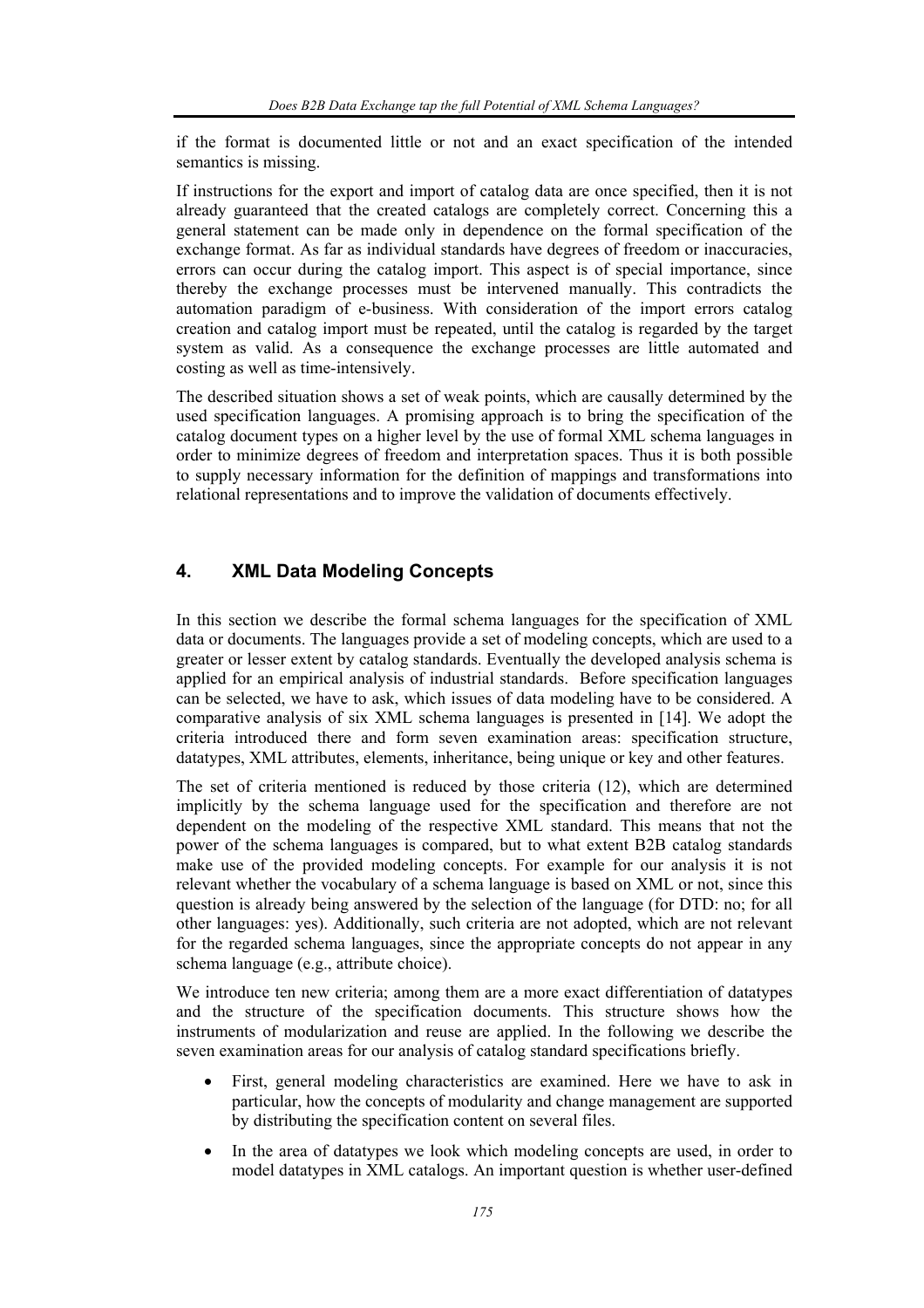datatypes are used and how domains are specified. How the specification of userdefined datatypes takes place, is examined in the area of attributes and elements. Regarding the domains we refine the criterion proposed in [14], since it is not only examined, whether domains are limited or not, but also how (enumerations, patterns, restrictions of base types e.g., field lengths or precision).

- The next examination area deals with the specification of attributes. Similarly to datatypes we analyze how domains are defined. Beyond that it is checked whether attributes have to be used and whether default values for attributes have to be set.
- Within the following area element structures are examined, i.e. it is analyzed how the concepts of sequence and selection are used and which cardinality qualifies the occurrence of an element.
- Similarly to object-oriented modeling some XML schema languages implement the concept of inheritance. There is the possibility of either extending or limiting the upper type by inheritance. To what extent this concept is used to specify the selected catalog standards, is subject of the fifth area.
- In relational models primary keys and foreign keys are defined. A similar concept exists also in XML schema languages. This area examines, to what extent this concept is used for modeling attributes and other structures in e-catalog standards.
- Finally, we compare in the remaining area whether the catalog standards use the possibility for integrated documentation and whether the schema offers the embedding of HTML code into the XML document.

While in [14] six XML schema languages are compared concerning their modeling concepts, in our analysis we confine to those schema languages, which are used by the selected XML catalog standards. The four relevant XML schema languages are briefly introduced in the following.

At present a common language for the definition of business documents is the Document Type Definition (DTD) [15]. It was already published by the W3C at the beginning of 1998. The DTD specifies XML documents by means of an own language in a documentoriented view, which forms hierarchical structures. However, the modeling concepts in XML DTD are rudimentary compared to other XML schema languages. In particular the absence of datatypes for the definition of domains limits the specification possibilities strongly.

In order to solve the type problems of DTD and to define a XML schema language, which is itself an XML document, W3C published XML-Data in 1998 [16]; it was adapted by Microsoft in the form of XML-Data Reduced (XDR) [17] and integrated into the BizTalk framework. Another advancement of XML DTD was developed by CommerceOne. Compared with XDR, the schema for Object-Oriented XML (SOX) integrates additionally object-oriented concepts such as inheritance [18]. Because of a strong support in terms of software tools and applications, and the long development phase before the publication of XML Schema (XSD), XDR and SOX found a large dissemination for the specification of XML e-business standards. After a long development and evaluation, started in 1999, the language XML Schema (XSD) reached its final state and became a W3C Recommendation in May 2001 [19]. The XSD language is the official successor to XML DTD and extends its capabilities by the concepts already introduced by the other schema languages, for example syntax in XML, a data-oriented view, an extended set of datatypes, name spaces as well as object orientation. XSD offers even relational concepts, e.g., keys and foreign keys to guarantee referential integrity.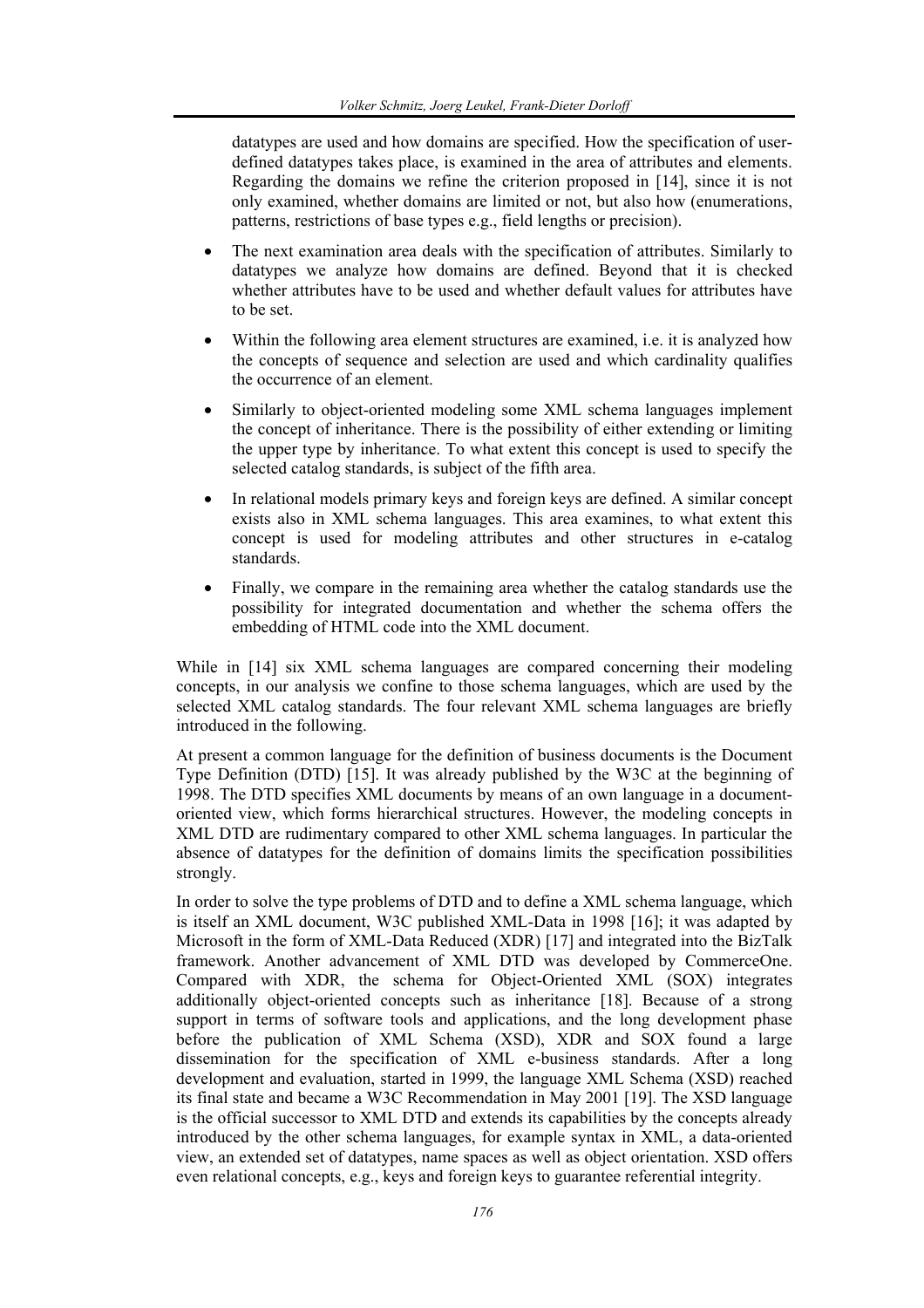# **5. XML Catalog Standards**

For the exchange of catalog data a number of XML-based standards are available. Before particular standards can be examined, catalog standards have to be seen in the context of B2B standardization. On the basis of a level model, standardization can be partitioned [20]. Often the levels framework, processes, documents, vocabulary and datatypes are formed. Catalog standards define catalog documents, which consist of a vocabulary. The vocabulary contains the elementary data objects, which are specified up to the datatype level. The highest level "processes" is only partially covered by catalog standards. A process is an admissible sequence of documents, e.g., order, order confirmation, delivery notice, invoice. Therefore a catalog process could cover: catalog request, catalog, and catalog update. Finally the level "framework" contains definitions regarding transmission and communication protocols.

With reference to the level model the following groups of applicable standards can be formed:

The group of genuine catalog standards contains those standards, whose origin is situated in the specification of catalog documents for e-procurement. To this group belong e.g., BMEcat and cXML. Meanwhile cXML has expanded its scope to further business messages; BMEcat is supplemented by the transaction standard openTRANS. Transaction standards go a step further in standardizing a multiplicity of business messages; catalog documents are just a part of it. Prominent members of this group are EAN.UCC, OAGIS and xCBL. The third group consists of e-business frameworks (e.g., ebXML and RosettaNet), which standardize a complete data and communication infrastructure.

From the groups mentioned now those catalog standards are selected, which have a relevant spreading in practice on the one hand and cover a wide range of formal specification languages in e-business on the other hand. Anyhow ebXML is not covered, since it does not provide own catalog specifications but will integrate the document level from OAGIS in the near future, as well as RosettaNet, which is a vertical framework and thus limited to a specific branch of industry.

- BMEcat is a catalog standard, which was developed in Germany by a trade association, 20 large companies and research institutes. According to own statements it is the leading catalog standard in Europe. The specification takes place via DTD and XML Schema [21].
- cXML is the standard data exchange format used by the e-procurement solutions of Ariba, a provider of market places and desktop purchasing systems. The focus is not on the complete modeling of catalog data, but on giving a set of formats for catalog-based order processes. The specification takes place via DTD only [22].
- EAN.UCC is a transaction standard that was published by the Uniform Code Council (UCC) and EAN International, which are also responsible for the development of EDIFACT in Europe. Among all standards EAN.UCC is the newest approach and it uses XML Schema exclusively [23].
- OAGIS is developed by an international consortium of most diverse enterprises and enclosures over 200 XML transactions for business documents today, which are called Business Object Documents (BOD). Specification languages are DTD, XML Schema and XDR [24].
- xCBL (XML Common Business Library) is alike cXML developed by a large ebusiness software company, CommerceOne. The designation "library" shows that xCBL is an extensive collection of XML business documents. DTD, XSD, XDR and SOX are used [25].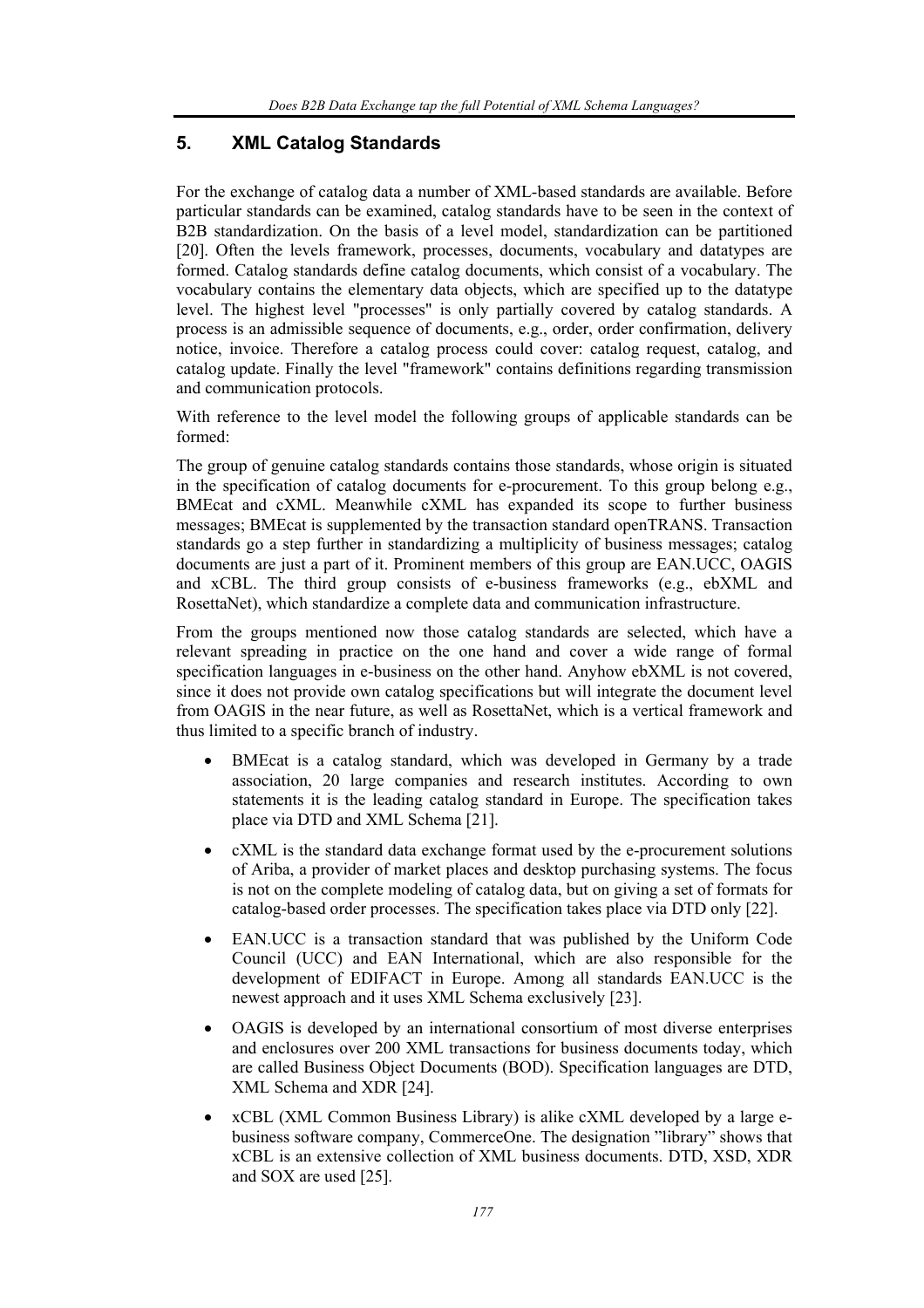Table 1 summarizes the results of our analysis according to the criteria described in Section 4. An entry "-" means that this criterion has not to be considered, since this feature is not provided by the respective schema language. In case of the selected standards all available catalog document specifications were analyzed, which make use of an XML schema language.

We discovered that DTD is no longer the language with the highest spreading, since EAN.UCC, which is the newest approach, uses XSD only, and OAGIS does not support DTD in its newest Version 8.0 anymore. Four out of five standards use XSD for defining catalog documents and two standards also support other schema languages as well. But the use of these schema languages like DTD, SOX or XDR is reduced step by step. This observation is confirmed by the new standard UBL (Universal Business Language, publication determined for early 2003), that is based completely and exclusively on XML Schema [26]. Only xCBL provides both XDR and SOX definitions.

If we narrow the comparison to those modeling concepts, which can be implemented both by DTD and newer XML schema languages, then it is obvious that the specifications of catalog standards based on newer XML schema languages are more detailed and conceptually richer than specifications using DTD. For example some catalog standards model externally defined data structures, like order units, countries and currencies in their XSD, XDR or SOX version. The respective DTDs do not model this despite it is possible.

A drawback of DTD is the limited number of datatypes. Hence standards define own basic datatypes (e.g., STRING, NUMBER, BOOLEAN). These are defined as ENTITIES, which are mapped on #PCDATA. They are used during the definition of the elements to describe which datatypes are expected in the XML files. But they can not be used for a formal verification and can only help to create the XML files or build software by providing some additional information for the developers [27].

A closer look at the definition of domains shows that all catalog standards use enumerations in order to limit these domains. However, the mapping of XML schemas to relational schemas could be difficult, since FACETs are used for detailing the base datatype only partially in the catalog specification. The application of complex datatypes is forced by some modeling weaknesses in the content model of XML schemas, though it is handled quite different. While some catalog standards get along almost without any complex datatypes, others define nearly all elements with the help of complex types (e.g., xCBL vs. EAN.UCC).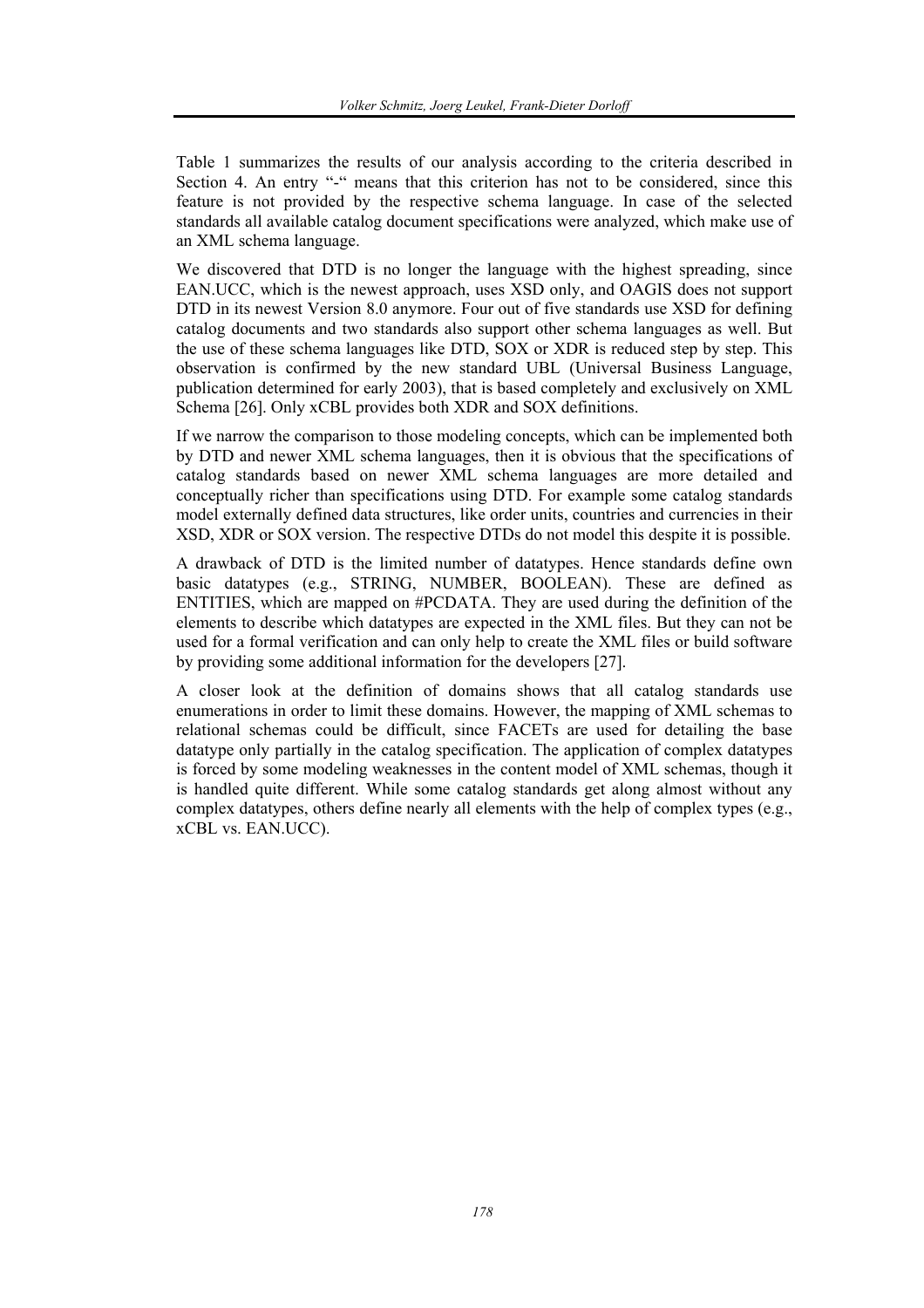| <b>Catalog Standard</b>           | <b>BMEcat</b><br>1.2     |            | cXML<br>1.2.008              | EAN.<br>UCC 1.1 | <b>OAGIS</b><br>8.0 | xCBL<br>3.5              |                |                              |                              |
|-----------------------------------|--------------------------|------------|------------------------------|-----------------|---------------------|--------------------------|----------------|------------------------------|------------------------------|
| Schema Language                   | <b>DTD</b>               | <b>XSD</b> | <b>DTD</b>                   | <b>XSD</b>      | XSD                 | <b>DTD</b>               | XSD            | <b>XDR</b>                   | <b>SOX</b>                   |
| <b>Specification Structure</b>    |                          |            |                              |                 |                     |                          |                |                              |                              |
| include                           | $\overline{\phantom{a}}$ | Yes        | -                            | Yes             | N <sub>0</sub>      | ÷                        | Yes            | $\qquad \qquad \blacksquare$ | Yes                          |
| import                            | $\overline{a}$           | No         | L.                           | Yes             | Yes                 | $\overline{a}$           | Yes            | $\overline{a}$               | No                           |
| external datatypes                | No                       | Yes        | No                           | No              | Yes                 | No                       | Yes            | Yes                          | Yes                          |
| one file per message              | Yes                      | Yes        | No                           | Yes             | No                  | Yes                      | No             | Yes                          | No                           |
| multiple files per message        | Yes                      | Yes        | N <sub>0</sub>               | Yes             | Yes                 | N <sub>0</sub>           | Yes            | No                           | Yes                          |
| one file integrating all messages | No                       | No         | Yes                          | No              | No                  | No                       | Yes            | No                           | Yes                          |
| <b>Datatypes</b>                  |                          |            |                              |                 |                     |                          |                |                              |                              |
| user-defined type                 | $\frac{1}{2}$            | Yes        | $\overline{a}$               | Yes             | Yes                 | $\overline{a}$           | Yes            | $\frac{1}{2}$                | Yes                          |
| domain constraint: enumeration    | $\overline{a}$           | Yes        | $\overline{a}$               | Yes             | Yes                 | $\overline{a}$           | Yes            | $\overline{a}$               | Yes                          |
| domain constraint: pattern        | ÷,                       | Yes        | ÷.                           | Yes             | Yes                 | $\overline{a}$           | No             | $\qquad \qquad \blacksquare$ |                              |
| domain constraint: facet          | $\overline{a}$           | Yes        | $\overline{a}$               | Yes             | No                  | $\overline{\phantom{a}}$ | No             | $\overline{\phantom{a}}$     | Yes                          |
| null                              | $\overline{a}$           | No         | $\blacksquare$               | No              | No                  | $\blacksquare$           | No             | $\overline{\phantom{a}}$     |                              |
| <b>XML Attributes</b>             |                          |            |                              |                 |                     |                          |                |                              |                              |
| default value                     | Yes                      | Yes        | Yes                          | Yes             | Yes                 | Yes                      | Yes            | Yes                          | Yes                          |
| optional vs. required             | Yes                      | Yes        | Yes                          | Yes             | Yes                 | Yes                      | Yes            | Yes                          | Yes                          |
| domain constraint: enumeration    | Yes                      | Yes        | Yes                          | Yes             | Yes                 | Yes                      | Yes            | Yes                          | Yes                          |
| domain constraint: pattern        | $\frac{1}{2}$            | Yes        | $\overline{a}$               | Yes             | Yes                 | $\frac{1}{2}$            | No             | $\blacksquare$               |                              |
| domain constraint: facet          | $\overline{a}$           | Yes        | $\blacksquare$               | Yes             | No                  | $\overline{\phantom{0}}$ | No             | $\overline{a}$               | N <sub>0</sub>               |
| Elements                          |                          |            |                              |                 |                     |                          |                |                              |                              |
| default value                     | $\overline{a}$           | No         | $\overline{a}$               | No              | No                  | $\overline{a}$           | No             | $\overline{a}$               |                              |
| unordered sequence                | $\overline{a}$           | No         |                              | No              | No                  | $\overline{a}$           | No             | No                           |                              |
| choice                            | Yes                      | Yes        | Yes                          | Yes             | Yes                 | Yes                      | Yes            | Yes                          | Yes                          |
| min & max occurrence              | Yes                      | Yes        | Yes                          | Yes             | Yes                 | Yes                      | Yes            | Yes                          | Yes                          |
| Inheritance                       |                          |            |                              |                 |                     |                          |                |                              |                              |
| simple type by restriction        | $\overline{a}$           | Yes        | $\overline{a}$               | Yes             | Yes                 | $\overline{a}$           | Yes            | $\frac{1}{2}$                | Yes                          |
| complex type by extension         | $\overline{\phantom{a}}$ | No         | $\blacksquare$               | Yes             | Yes                 | $\overline{\phantom{a}}$ | No             | $\blacksquare$               | No                           |
| complex type by restriction       | $\overline{a}$           | Yes        | $\overline{a}$               | Yes             | No                  | $\overline{a}$           | N <sub>0</sub> | $\overline{a}$               |                              |
| Being unique or key               |                          |            |                              |                 |                     |                          |                |                              |                              |
| uniqueness for attributes         | No                       | Yes        | Yes                          | No              | No                  | Yes                      | No             | Yes                          | No                           |
| uniqueness for elements           | $\overline{a}$           | Yes        |                              | No              | No                  | ÷                        | No             | No                           |                              |
| key for attributes                | $\overline{a}$           | Yes        | $\overline{a}$               | No              | No                  | $\frac{1}{2}$            | No             |                              |                              |
| key for elements                  | $\overline{\phantom{a}}$ | Yes        | ÷,                           | No              | No                  | $\blacksquare$           | No             | $\frac{1}{2}$                |                              |
| foreign key for attributes        | No                       | No         | No                           | No              | No                  | Yes                      | No             | Yes                          | No                           |
| foreign key for elements          | $\blacksquare$           | Yes        | $\qquad \qquad \blacksquare$ | No              | No                  | $\frac{1}{2}$            | No             | $\blacksquare$               | $\qquad \qquad \blacksquare$ |
| <b>Miscellaneous</b>              |                          |            |                              |                 |                     |                          |                |                              |                              |
| documentation                     | $\overline{a}$           | No         | $\qquad \qquad \blacksquare$ | No              | Yes                 | $\overline{\phantom{a}}$ | No             | $\blacksquare$               | Yes                          |
| embedded HTML                     | $\frac{1}{2}$            | No         | $\frac{1}{2}$                | No              | No                  | $\Box$                   | No             | ÷,                           | No                           |

*Does B2B Data Exchange tap the full Potential of XML Schema Languages?* 

*Table 1: Comparison of Selected XML Catalog Standards* 

Inheritance is used only for refining simple datatypes to enumerations. Thus the potentials of object orientation are hardly opened. Even less common is the application of relational concepts like keys and uniqueness. These modeling concepts are seen in the BMEcat standard only.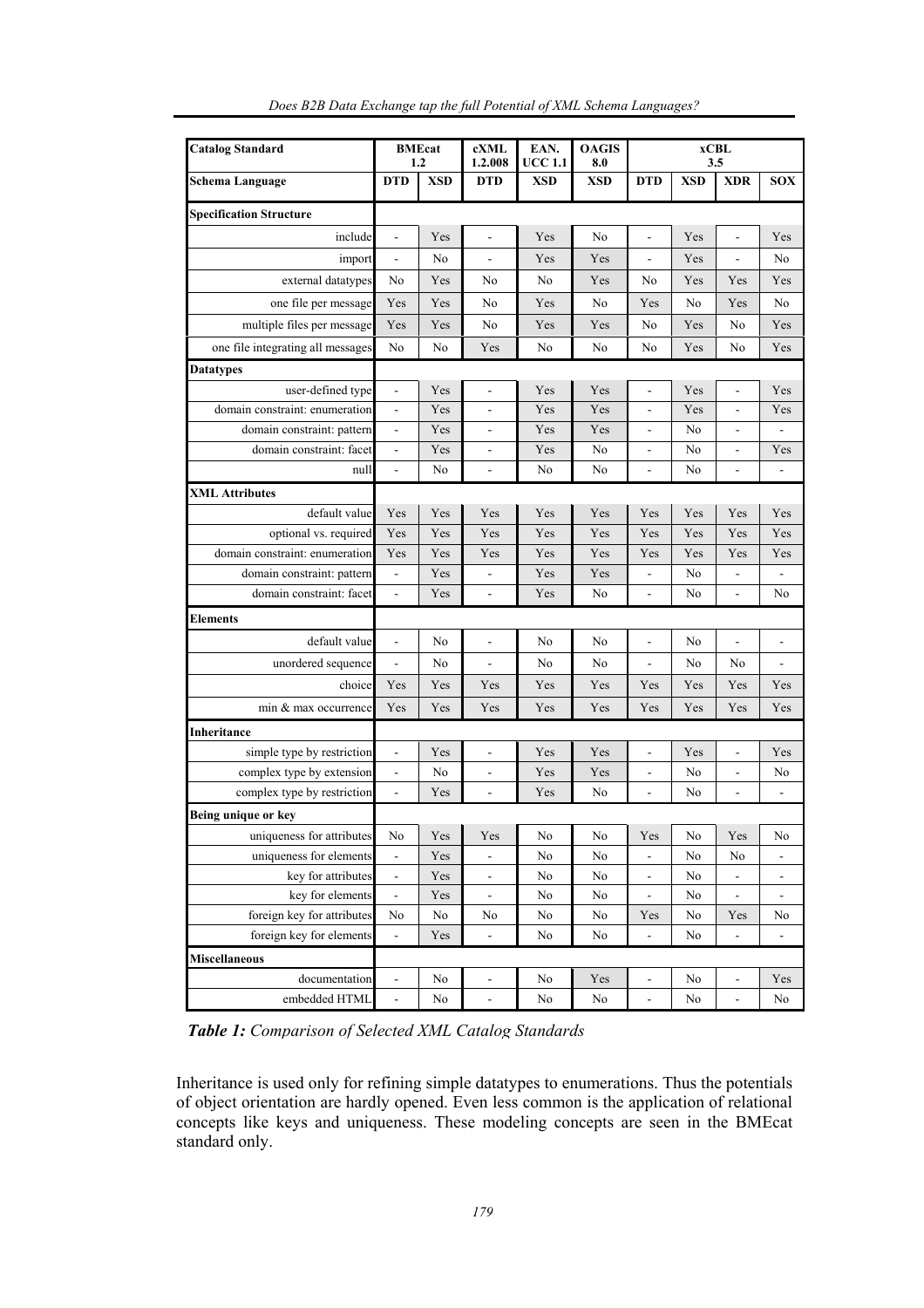### **6. Conclusions**

All B2B standards analyzed in this paper use the modeling concepts of XML schema languages only partially and not constantly. Especially the concepts of keys and uniqueness, which are important in reference to relational schemas, are used only by the XSD version of BMEcat. This lack within the area of catalog standards makes the transformation of XML-based catalog documents into relational databases substantially difficult, since the designation of primary and foreign keys must be added manually. Therefore the full potential of rich specification languages is not tapped. This conclusion can be broadened to B2B document standards in general, since all of the five selected catalog standards are part of or form the core of standards offering a wide range of different business document types.

So far genuine XML database systems are hardly used for e-business applications; therefore the transformation of XML documents into relational databases (and in reverse) is still a main task in electronic data interchange between enterprises. A substantial reason is that e-business systems connect existing operational information systems, which are based almost exclusively on relational models and database systems. In order to keep XML documents in relational databases persistent, it is necessary to define a database schema that permits the representation of content and structures of XML files as loss-free as possible. Inlining methods point out that such a transformation of documents, which are specified in a XML schema language, is possible and thus storage in relational databases can be realized [3]. However, the quality of the transformation, especially regarding the implicit semantics, depends on the meta information that is formalized in the specification of the catalog standard. Newer XML schema languages can express more semantic information, e.g., datatypes and relational concepts, which facilitate the transformation process or even enable their loss-free execution [28].

Though XML Schema (due to its late publication in May 2001) is still a quite young XML schema language and therefore only few e-business software tools offer a complete and correct implementation of its concepts, we expect and observe that it is becoming the prime and therefore standard schema language in B2B document standardization. However, not all data modeling concepts are utilized so far and we still have to wait, whether newer specifications of XML B2B document standards actually use additional modeling concepts.

## **References**

- [1] Baron, J.P.; Shaw, M.J.; Bailey, A.D.: Web-based E-catalog systems in B2B Procurement. Communications of the ACM (CACM), Vol. 43 (2000), No. 5, pp. 93-100.
- [2] Varlamis, I.; Vazirgiannis, M.: Bridging XML-Schema and relational databases. A system for generating and manipulating relational databases using valid XML documents. Proceedings of the ACM Symposium on Document Engineering, Atlanta, Georgia, USA, 2001, pp. 105-114.
- [3] Lee, D.; Chu, W.W.: CPI: Constraints-Preserving Inlining. Algorithm for Mapping XML DTD to Relational Schema. Data Knowledge Engineering, Vol. 39 (2001), No. 1, pp. 3-25.
- [4] Kappel, G.; Kapsammer, E.; Retschitzegger, W.: XML and Relational Database Systems – A Comparison of Concepts. Proceedings of the International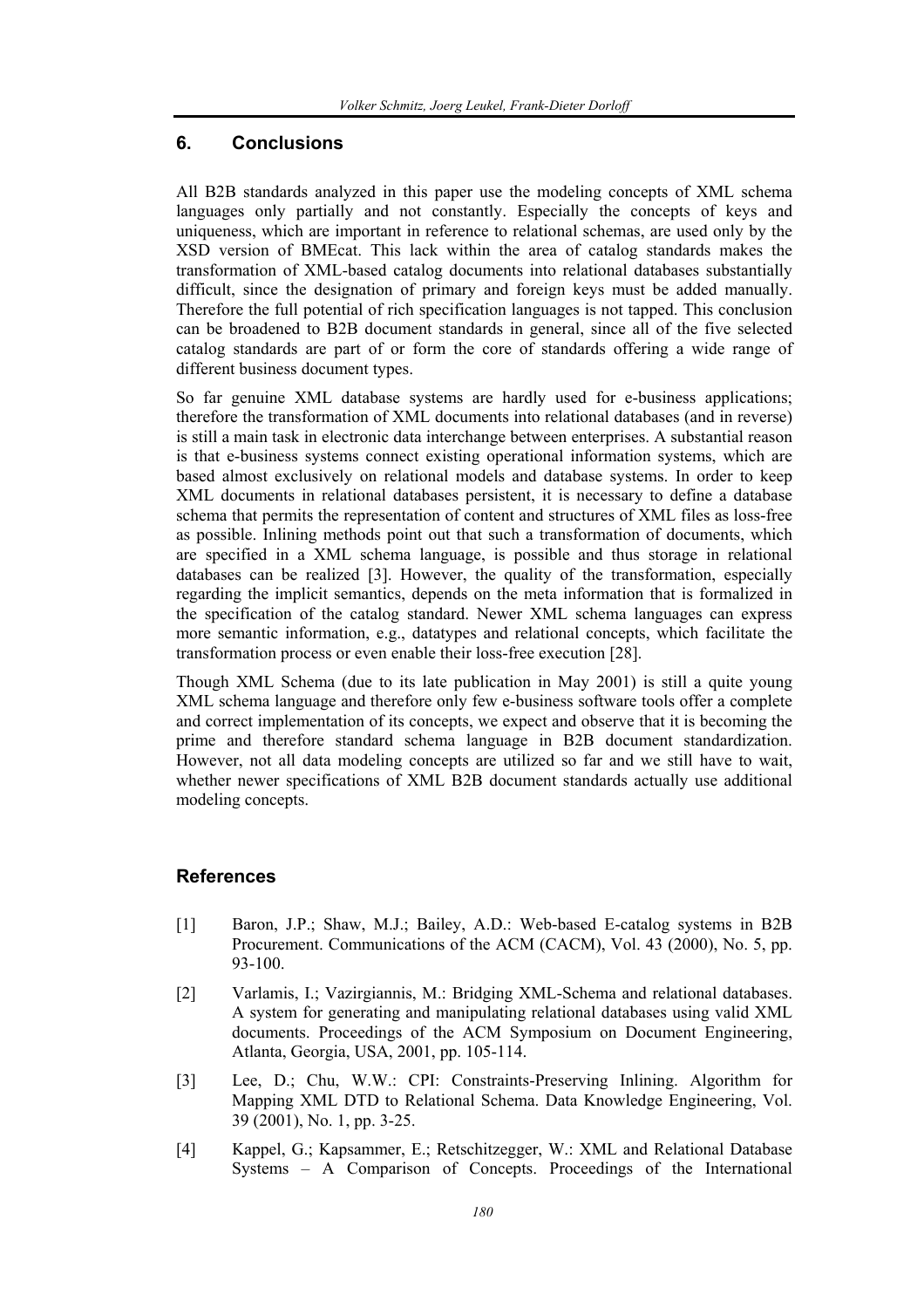Conference on Internet Computing (IC'2001), Las Vegas, Nevada, USA, 2001, pp. 199-205.

- [5] Chen, Y.; Davidson, S. B.; Zheng, Y.: Constraint Preserving XML Storage in Relations. Proceedings of the 5th International Workshop on the Web and Databases (WebDB 2002), Madison, Wisconsin, USA, 2002.
- [6] Leukel, J.; Schmitz, V.; Dorloff, F.-D.: Coordination and Exchange of XML Catalog Data in B2B. Proceedings of the 5th International Conference on Electronic Commerce Research (ICECR-5), Montreal, Canada, 2002.
- [7] Kelkar, O.; Leukel, J.; Schmitz, V.: Price Modeling in Standards for Electronic Product Catalogs Based on XML. Proceedings of the 11th International World Wide Web Conference (WWW2002), Honolulu, Hawaii, USA, 2002, pp. 366- 375.
- [8] Wüstner, E.; Hotzel, T.; Buxmann, P.: Converting Business Documents: A Classification of Problems and Solutions using XML/XSLT. Proceedings of the 4th IEEE International Workshop on Advanced Issues of E-Commerce and Webbased Information Systems (WECWIS 2002), Newport Beach, California, USA, 2002, pp. 61-68.
- [9] Omelayenko, B.: RDFT: A Mapping Meta-Ontology for Business Integration. Proceedings of KTSW 2002, Lyon, France, 2002, pp. 77-84.
- [10] Ginsburg, M.; Gebauer, J.; Segev, A.: Multi-Vendor Electronic Catalogs to Support Procurement: Current Practice and Future Directions. Proceedings of the 12th International Bled Electronic Commerce Conference, Bled, Slovenia, 1999, pp. 331-345.
- [11] Stonebraker, M.; Hellerstein, J. M.: Content Integration for E-Business. Proceedings of ACM SIGMOD/PODS 2001. Santa Barbara, California, USA, 2001, pp. 552-560.
- [12] Özsu, M.T.; Iglinski, P.: An Interoperable Multimedia Catalog System for Electronic Commerce. IEEE Data Engineering Bulletin, Vol. 23 (2001), No. 1, pp. 17-22.
- [13] Omelayenko, B.; Fensel, D.: A Two-Layered Integration Approach for Product Information in B2B E-commerce. Proceedings of the 2nd International Conference on Electronic Commerce and Web Technologies (EC WEB-2001), Munich, Germany, 2001, pp. 226-239.
- [14] Lee, D.; Chu, W.W.: Comparative Analysis of Six XML Schema Languages. ACM SIGMOD Record, Vol. 29 (2000), No. 3, pp. 76-87.
- [15] Bray, T. et al.: Extensible Markup Language (XML) 1.0 (Second Edition). W3C Recommendation, 2000. URL: http://www.w3.org/TR/REC-xml
- [16] Layman, A. et al.: XML-Data, W3C Note, 1998. URL: http://www.w3.org/TR/1998/NOTE-XML-data-0105
- [17] Frankston, C.; Thompson, H. S.: XML-Data reduced, 1998. URL: http://www.ltg.ed.ac.uk/~ht/XMLData-Reduced.htm
- [18] Davidson, A. et al.: Schema for Object-Oriented XML 2.0. W3C Note, 1999. URL: http://www.w3.org/TR/NOTE-SOX
- [19] Thompson, H. S. et al.: XML Schema Part 0: Primer. W3C Recommendation, 2001. URL: http://www.w3.org/TR/xmlschema